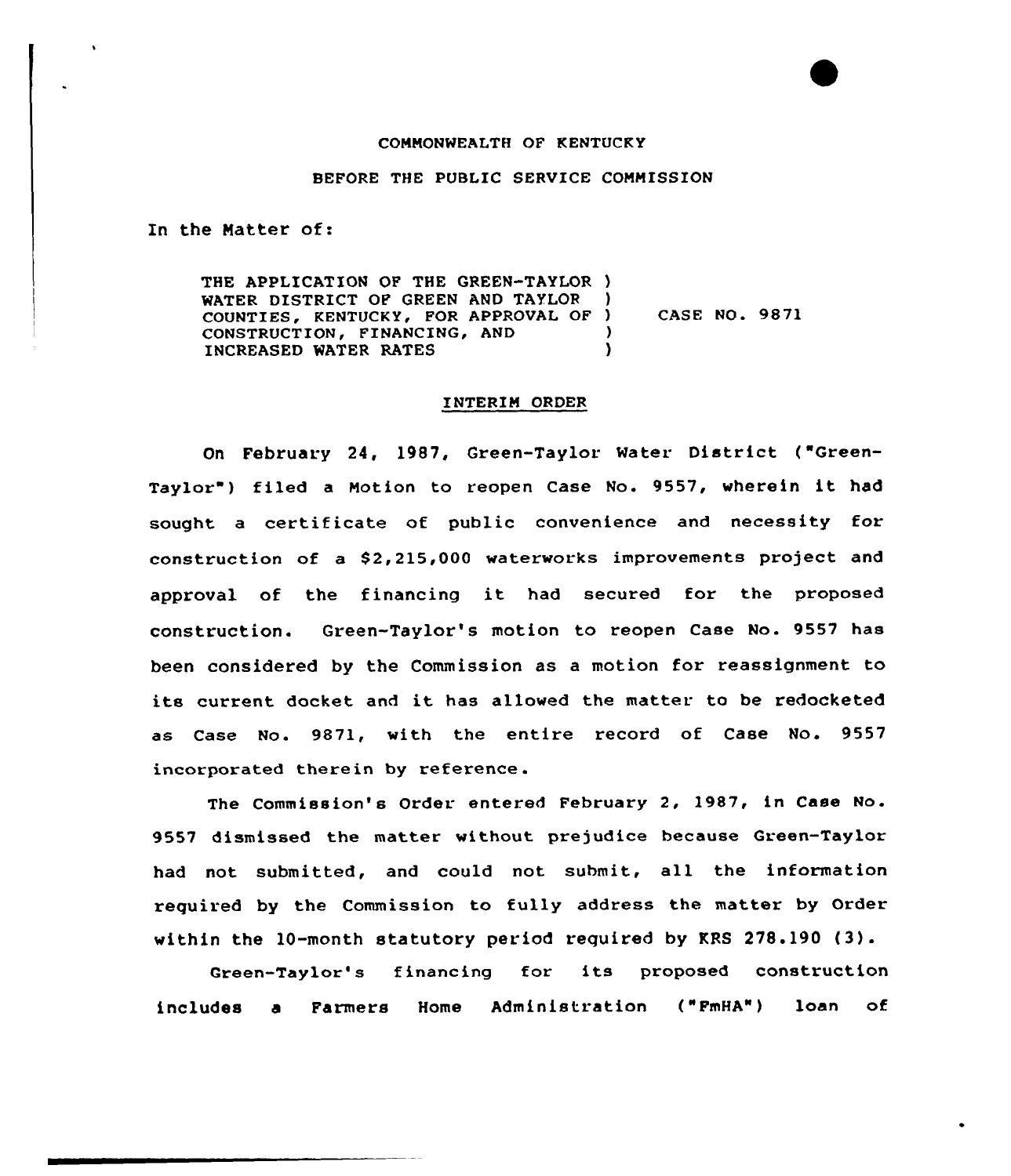\$ 1,598,000, an PmHA grant of \$ 557,000 and \$ 60,000 in contributions from 400 applicants for water service.

The matters addressed by this Interim Order. include the construction proposed in the application and record and the plan for financing this construction. The 90-day bid-hold period will expire Narch 30, 1987, and this Order should allow Green-Taylor to take appropriate actions for the award of construction contracts to its low bidders, avoid re-advertisment, and take advantage of bids that apparently represent the saving of several thousand dollars in construction cost.

After a public hearing has been held in this matter, the Commission will enter an Order addressing the rates proposed by Green-Taylor. The rates set. by the Commission in this matter will provide adeguate revenues for coverage of the costs of utility operations and the servicing of lonq-term debt in accordance with FmHA bond ordinance requirements for both the existing debt and the \$1,598,000 new debt incurred in carrying out the construction project approved herein.

The Commission, after consideration of the record and being advised, is of the opinion and finds that:

1. Public convenience and necessity require that the construction proposed in the application and record be performed and that <sup>a</sup> certificate of public convenience and necessity be granted.

2. The proposed project includes the construction of about 73.38 miles (387,420 feet) of S-inch, 6-inch, 4-inch and 3-inch distribution system pipeline, 400 metered service connections, 129

 $-2-$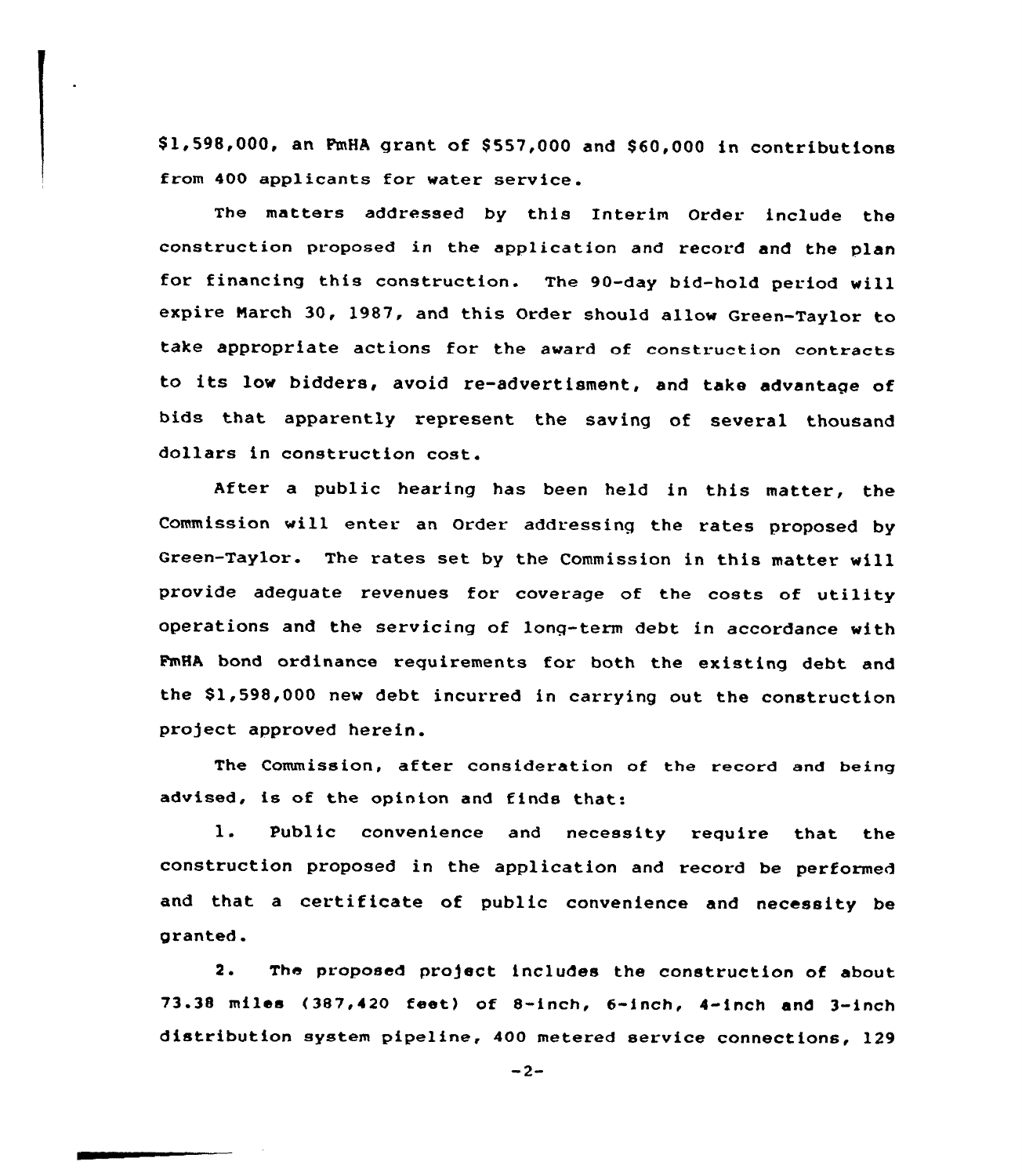air release valves, 19 blow-aff valves, a master metering station near Campbellsville, a 100,000-gallon water storage tank near Campbellsville and other miscellaneous appurtenances.

3. The funds required for this work vill approximate the funds secured for the work after adding design fees, legal fees, the cost for resident inspection, a construction contingency allowance and other indirect costs. The available funds of \$2,215,000 should be adequate for completion af the proposed work in accordance with the bids received December 30, 1986. Green-Taylor should advise the Commission of the amount available for additional construction and should obtain the Commission's approval for any utility construction not approved herein.

4. Any deviations from the construction herein approved which could adversely affect service to any customer should be done only with the prior appraval of this Commission.

5. Green-Taylor should furnish duly verified documentation of the total costs of this construction including all capitalized costs (engineering, legal, administrative, etc.) within <sup>60</sup> days of the date that construction is substantially completed. Said costs should be classified into appropriate plant accounts in accordance with the Uniform System of Accounts for Mater Utilities prescribed by this Commission.

6. Green-Taylor should require the Engineer to provide resident inspection under the general supervision of a professional engineer with a Kentucky registration in civil or mechanical engineering to ensure that the construction work is

 $-3-$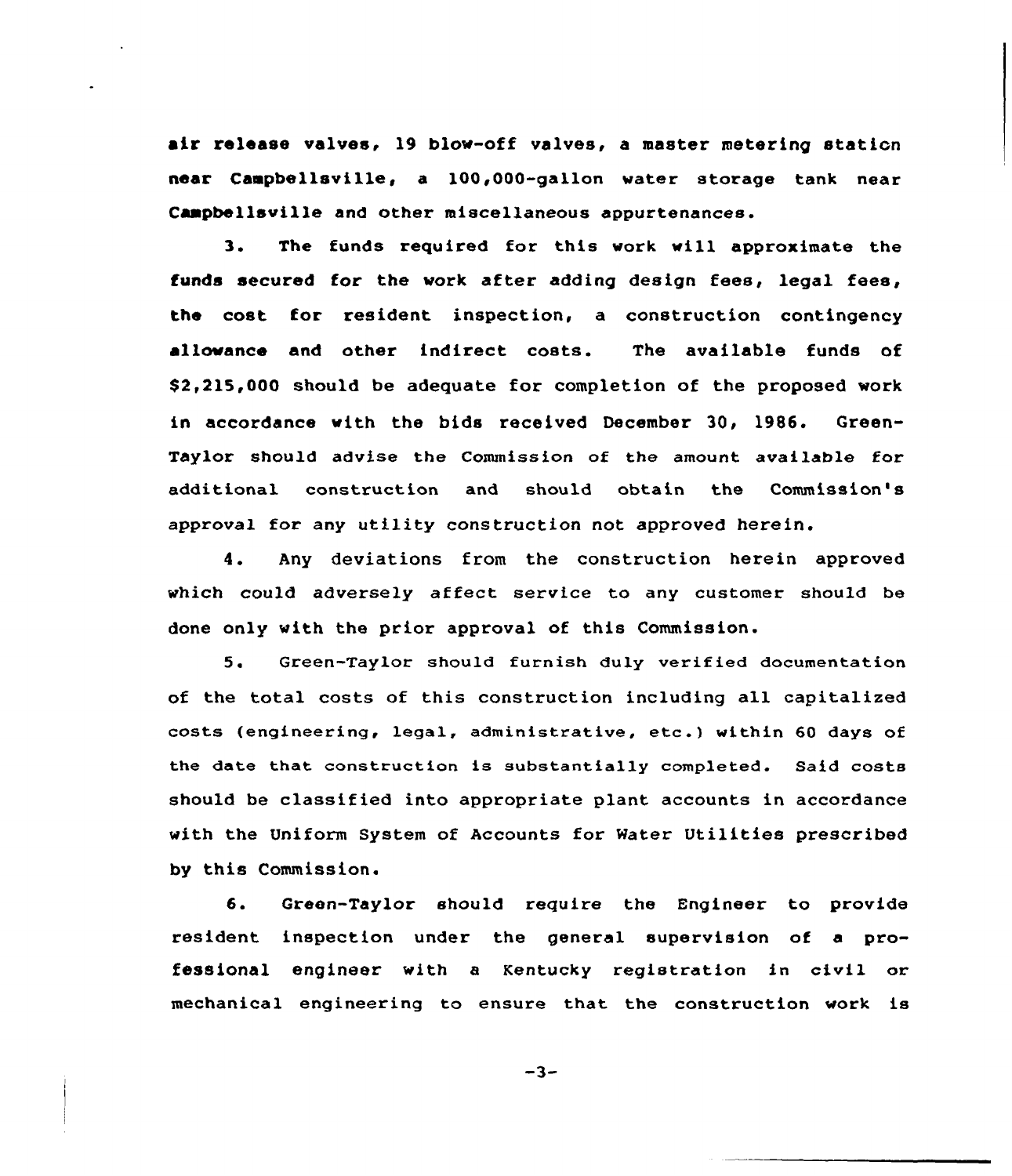done in accordance with the contract plans and specifications and in conformance with the best practices of the construction trades involved in the project.

7. Green-Taylor should require the Engineer to furnish <sup>a</sup> copy of the "as-built" drawings and <sup>a</sup> signed statement that the construction has been satisfactorily completed in accordance with the contract plans and specifications within 60 days of the date of substantial completion of this construction.

8. <sup>A</sup> 5/8-inch <sup>x</sup> 3/4-inch metex should be the standard customer service meter for all new customers and should be installed at all points of service unless the customer provides sufficient justification for the installation of a larger meter.

9. The \$2,215,000 financing plan proposed by Green-Taylor for its proposed construction is for lawful objects within its corporate purposes, is necessary and appropriate for and consistent with the pxoper performance of its services to the public and will not impair its ability to perform these sexvices, is reasonably necessary and appropriate for such purposes and should, therefore, be approved.

IT IS THEREFORE ORDERED that:

1. Green-Taylor be and it hereby is granted <sup>a</sup> certificate of public convenience and necessity to proceed with the proposed construction as set forth in the plans and specifications of record here in.

2. Green-Taylor's plan of financing consisting of an FmHA loan of \$1,598,000, an FmHA grant of \$557,000 and \$60,000 in applicant contributions be and it hereby is approved.

 $-4-$